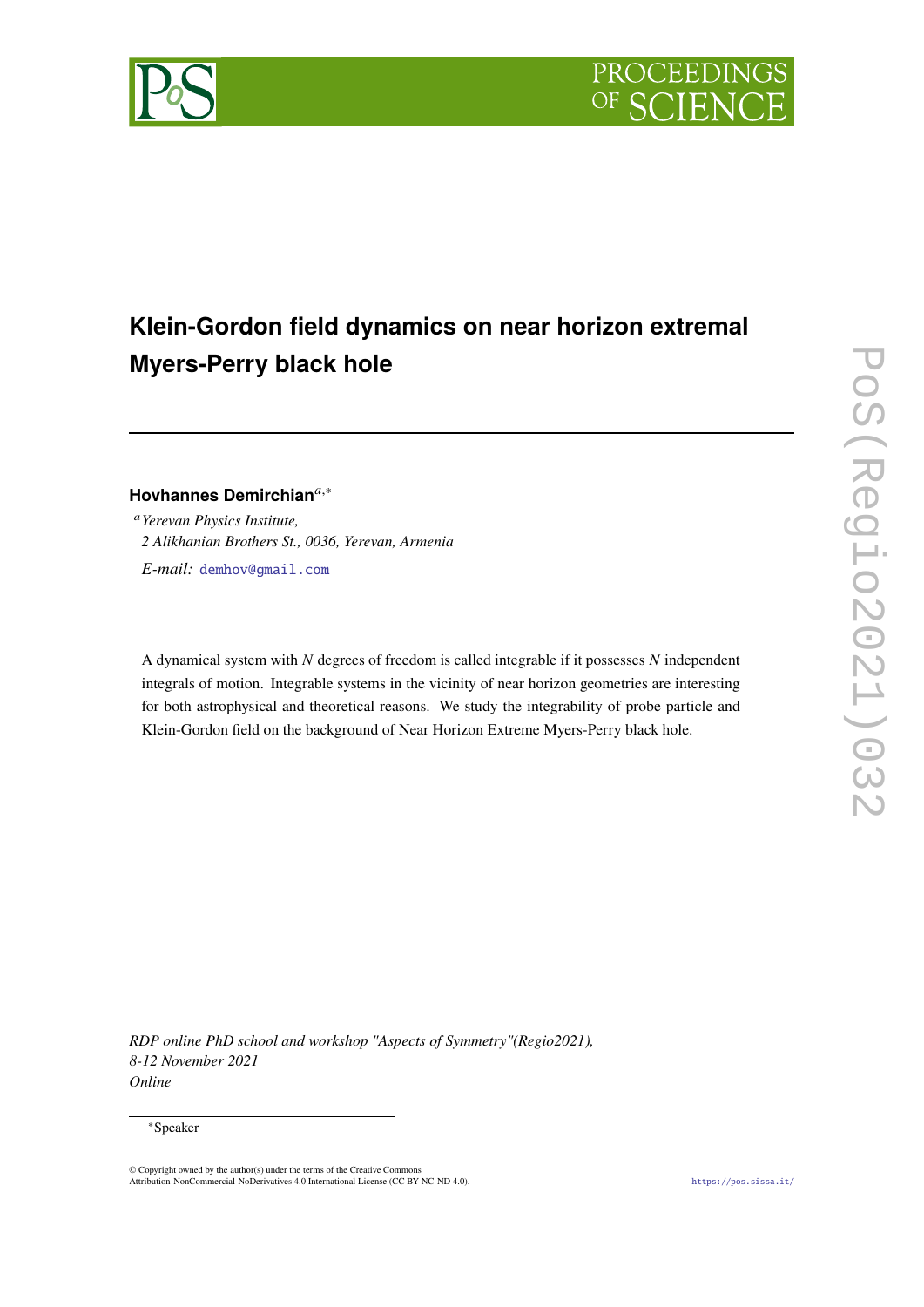#### **1. Introduction**

A system with  $N$  degrees of freedom which possessing  $N$  independent symmetries is called integrable. If the number of independent symmetries is bigger, the system is called superintegrable and in the case the system possess the maximum number of  $2N - 1$  functionally independent constants of motion, the system is called maximally superintegrable.

Research of integrable systems in the vicinity of balck holes has both theoretical and astrophysical importance. Accretions around a black hole travel along the near horizon geodesic lines and might be the key to their fist direct observation. Such accretions might also be source of Very High Energy gamma-ray bursts. On the other hand, Extremal black holes have much simpler geometry than other black holes of the same type, which makes theoretical studies of such metrics less troublesome.

Dynamics of a probe particle in near horizon extremal black hole geometries have been studied extensively. Latest works in this direction include [\[1\]](#page-6-0), where the Hamiltonian of the spherical mechanics associated with Near Horizon Extreme Myers-Perry (NHEMP) geometry has been constructed for the special case when all rotation parameters of the black hole are equal. In [\[2\]](#page-6-1) the integrability of this system has been proven and the integrals of motion were presented. Extremal Myers-Perry black holes with nonequal nonvanishing rotation parameters in odd dimensions have been studied in [\[3\]](#page-6-2) where the integrability of such systems was proven and separation of variables was carried out. In [\[4\]](#page-6-3), the integrals of motion of a massive particle in this system for seven, nine and eleven dimensions have been derived. This work was further extended to arbitrary dimensions [\[5\]](#page-6-4), where a unified description was introduces for even and odd dimensional geodesic motion and an intermediate case was studied, when only some of the rotational parameters of the black hole are equal. In addition, the integrability of the so called vanishing horizon extremal Myers-Perry black holes was studied, which corresponds to Myers-Perry black holes with one of the rotation parameters being zero. The separability of variables of Klein-Gordon field in the background of NHEMP and vanishing horizon MP balck holes have been studied in [\[6\]](#page-6-5).

In this paper, we will study probe particle and KG field dynamics in the background of Near Horizon Extreme Myers-Perry black hole. In the following sections, we will study separation of variables of probe particle dynamics in arbitrary higher dimension and describe the unified approach for odd and even dimensions. The last section discusses the separation of variables of Klain-Gordon field in the same background.

# **2. Particle dynamics in NHEMP geometry**

The NHEMP metric can be written in a unified form for odd and even dimensions in Boyer-Lindquist coordinates [\[5\]](#page-6-4)

$$
ds^{2} = \frac{F_{H}}{b} \left( -r^{2} d\tau^{2} + \frac{dr^{2}}{r^{2}} \right) + \sum_{I=1}^{N_{\sigma}} (r_{H}^{2} + a_{I}^{2}) d\mu_{I}^{2} + \gamma_{ij} D\varphi^{i} D\varphi^{j}, \qquad D\varphi^{i} \equiv d\varphi^{i} + \frac{B^{i}}{b} r d\tau, \qquad (1)
$$

where  $N_{\sigma} = N + \sigma$  and  $\sigma$  is a parameter equal to 0 for the odd and 1 for the even dimensional cases. b and  $B^i$  are functions of black hole radius  $r_H$ ,  $\sigma$  and rotation parameters  $a_i$ , i.e.  $b(\sigma, r_H, a_{1...N})$ ,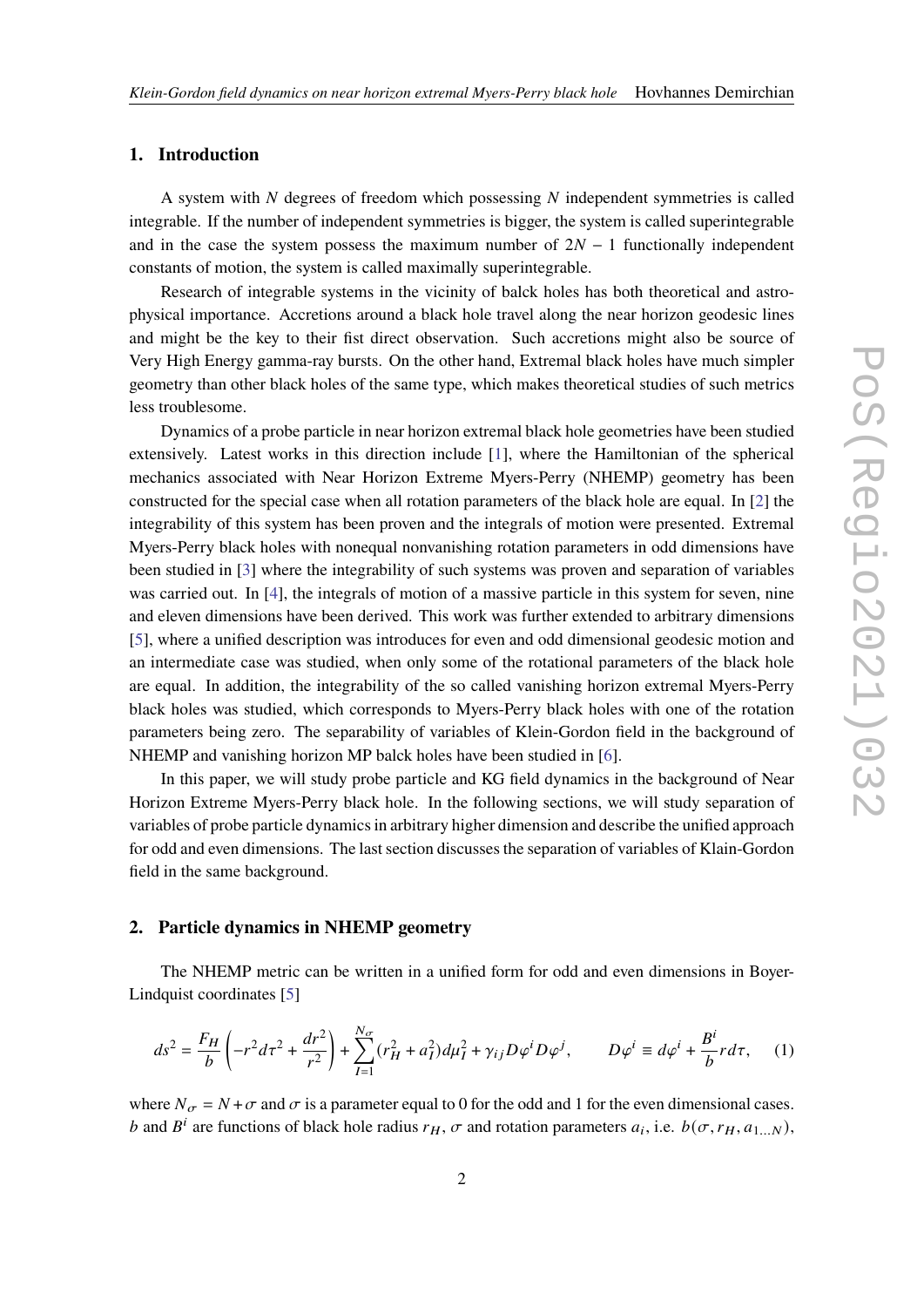$B^i(r_H, a_i)$ . The black hole radius  $r_H$  satisfies the equation

$$
\sum_{I=1}^{N_{\sigma}} \frac{r_H^2}{r_H^2 + a_I^2} = \frac{1 + 2\sigma}{1 + \sigma}, \quad \text{with} \quad a_{N+1} = 0 \tag{2}
$$

and metric functions have the form

$$
F_H = 1 - \sum_{i=1}^{N} \frac{a_i^2 \mu_i^2}{r_H^2 + a_i^2}, \qquad \gamma_{ij} = (r_H^2 + a_i^2) \mu_i^2 \delta_{ij} + \frac{1}{F_H} a_i \mu_i^2 a_j \mu_j^2, \quad \text{with} \qquad \sum_{I=1}^{N_{\sigma}} \mu_I^2 = 1. \tag{3}
$$

Lowercase Latin indices *i*, *j* run from 1 to *N* and uppercase Latin indices *I*, *J* take values from 1 to  $N_{\sigma}$ . We can see that the metric has one additional latitudinal coordinates  $x_I$  in even dimensions but has N number of rotation parameters  $a_i$  in both odd and even dimensions. For the further discussion, it is also important to note that the metric has  $SL(2,\mathbb{R}) \times U(1)^N$  isometry. When non of the rotation parameters is 0, it is convenient to introduce new parameters  $m_i$  instead of them and re-scale the  $x_I$  coordinates.

$$
m_{i} = \frac{r_{H}^{2} + a_{i}^{2}}{r_{H}^{2}} > 1, \qquad m_{N+1} = 1 \qquad \Longrightarrow \qquad \sum_{I=1}^{N_{\sigma}} \frac{1}{m_{I}} = \frac{1 + 2\sigma}{1 + \sigma}, \tag{4}
$$

$$
x_I = \sqrt{m_I} \mu_I \implies \sum_{I=1}^{N_{\sigma}} \frac{x_I^2}{m_I} = 1. \tag{5}
$$

With  $m_i$  parameters and rescaled coordinates, the metric becomes

<span id="page-2-0"></span>
$$
\frac{ds^2}{r_H^2} = A(x) \left( -r^2 dr^2 + \frac{dr^2}{r^2} \right) + \sum_{I=1}^{N_{\sigma}} dx_I dx_I + \sum_{i,j=1}^{N} \tilde{\gamma}_{ij} x_i x_j D\varphi^i D\varphi^j, \qquad D\varphi^i \equiv d\varphi^i + k^i r d\tau, \tag{6}
$$

where  $k^i = k^i(\sigma, m_{1...N})$  and metric functions read

$$
A(x) = \frac{\sum_{I=1}^{N_{\sigma}} x_I^2 / m_I^2}{\frac{\sigma}{1 + \sigma} + 4 \sum_{i < j}^N \frac{1}{m_i} \frac{1}{m_j}}, \quad \tilde{\gamma}_{ij} = \delta_{ij} + \frac{1}{\sum_{I}^{N_{\sigma}} x_I^2 / m_I^2} \frac{\sqrt{m_i - 1} x_i}{m_i} \frac{\sqrt{m_j - 1} x_j}{m_j} \tag{7}
$$

### **2.1 Angular mechanics**

We can see that part of the [\(6\)](#page-2-0) geometry has the form of  $AdS_2$  metric which gives rise to  $SL(2, \mathbb{R})$  $SL(2, \mathbb{R})$  $SL(2, \mathbb{R})$  isometry.  $SL(2, \mathbb{R})$  isometry is also reffered to as conformal symmetry [\[1,](#page-6-0) 2, [7](#page-6-6)[–13\]](#page-7-0) whose algebra has three generators denoted by  $H, D, K$ :

$$
\{H, D\} = H, \quad \{H, K\} = 2D, \quad \{D, K\} = K, \qquad \mathcal{I} = HK - D^2. \tag{8}
$$

and  $\overline{I}$  is the Casimir of the generators. To study the dynamics of a massive particle in the background of NHEMP, we should construct its mass-shell equation

$$
m_0^2 = -\sum_{A,B=1}^{2N+1+\sigma} g^{AB} p_A p_B,
$$
\n(9)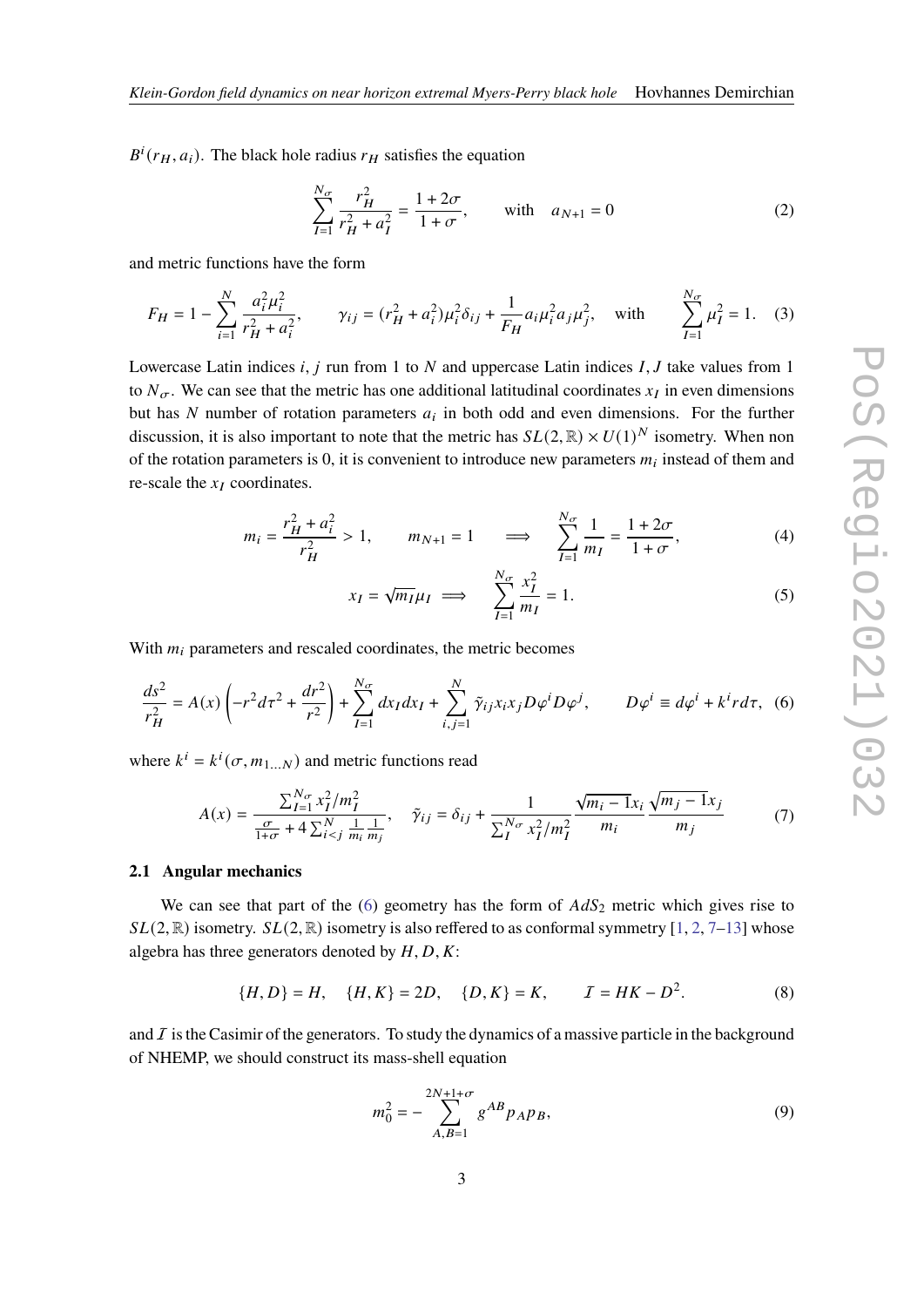where  $p_A$  and  $p_B$  represent the momenta  $p_0$ ,  $p_a$ ,  $p_{\varphi_i}$ ,  $p_r$  conjugate to  $t$ ,  $x_a$ ,  $\varphi_i$  and  $r$  with canonical Poisson brackets. After calculating the inverse components of the metric, the mass-shell equation becomes

<span id="page-3-0"></span>
$$
m_0^2 r_H^2 = \frac{1}{A} \left[ \left( \frac{p_0}{r} - \sum_{i=1}^N k_i p_{\varphi_i} \right)^2 - (r p_r)^2 \right] - \sum_{a,b=1}^{N_{\sigma}-1} h^{ab} p_a p_b - \sum_{i,j=1}^N \tilde{\gamma}^{ij} \frac{p_{\varphi_i}}{x_i} \frac{p_{\varphi_j}}{x_j},\tag{10}
$$

where

$$
h^{ab} = \delta^{ab} - \frac{1}{\sum_{I=1}^{N_{\sigma}} x_I^2 / m_I^2} \frac{x_a}{m_a} \frac{x_b}{m_b}, \qquad \tilde{\gamma}^{ij} = \delta^{ij} - x_i \frac{\sqrt{m_i - 1}}{m_i} x_j \frac{\sqrt{m_j - 1}}{m_j},
$$
(11)

with  $a, b = 1, \dots N_{\sigma} - 1$ ,  $i, j = 1, \dots, N$ . Using [\(10\)](#page-3-0), we can construct the Hamiltonian  $H = p_0$ , the other generators of the conformal algebra and their Casimir element as in [\[3\]](#page-6-2). In an appropriately chosen frame, *H* can be written in nonrelativistic form  $[1, 2, 8-13]$  $[1, 2, 8-13]$  $[1, 2, 8-13]$  $[1, 2, 8-13]$  $[1, 2, 8-13]$ 

<span id="page-3-1"></span>
$$
H = \frac{p_R^2}{2} + \frac{2I}{R^2},\tag{12}
$$

where  $R = \sqrt{2K}$ ,  $p_R = \frac{2D}{\sqrt{2K}}$  are the effective "radius" and its canonical conjugate "radial momentum" and

$$
I = A \left[ \sum_{a,b=1}^{N_{\sigma}-1} h^{ab} p_a p_b + \sum_{i=1}^{N} \frac{p_{\varphi_i}^2}{x_i^2} + g_0 \right] - I_0 \tag{13}
$$

is the Casimir element of the conformal algebra with

$$
g_0 = -\left(\sum_{i=1}^N \frac{\sqrt{m_i - 1} p_{\varphi_i}}{m_i}\right)^2 + m_0^2 r_H^2, \qquad J_0 = \left(\sum_i^N k_i p_{\varphi_i}\right)^2.
$$
 (14)

Because of the nonrelativistic form of [\(12\)](#page-3-1), the radial part of the Hamiltonian is already separated and the information about the particle dynamics is embedded in the Casimir element itslef. So, one can look at Casimir operator of the conformal mechanics as an independent dynamical system, whose solution is the key to the description of particle motion in the background of NHEMP. The reduced mechanics of Casimir I is called angular or sperical mechanics  $[14–18]$  $[14–18]$ . We can see from [\(12\)](#page-3-1), that the azimuthal angular variables  $\varphi^{i}$  are cyclic in the reduced spherical mechanics. As a result, the corresponding conjugate momenta  $p_{\varphi_i}$  are constants of motion, N in total for both odd and even dimensions.

#### **3. Separation of variables in angular mechniacs**

It is convenient to study the separation of variables in separate special cases when non of the rotation parameters is equal to the rest (fully non-isotropic case) and all rotation parameters of the metric are equal (fully isotropic case). The fully non-isotropic metric is separable in elipsoidial coordinates:

$$
x_I^2 = (m_I - \lambda_I) \prod_{J=1, J \neq I}^{N_{\sigma}} \frac{m_I - \lambda_J}{m_I - m_J}, \qquad \lambda_{N_{\sigma}} < m_{N_{\sigma}} < \dots < \lambda_2 < m_2 < \lambda_1 < m_1.
$$
 (15)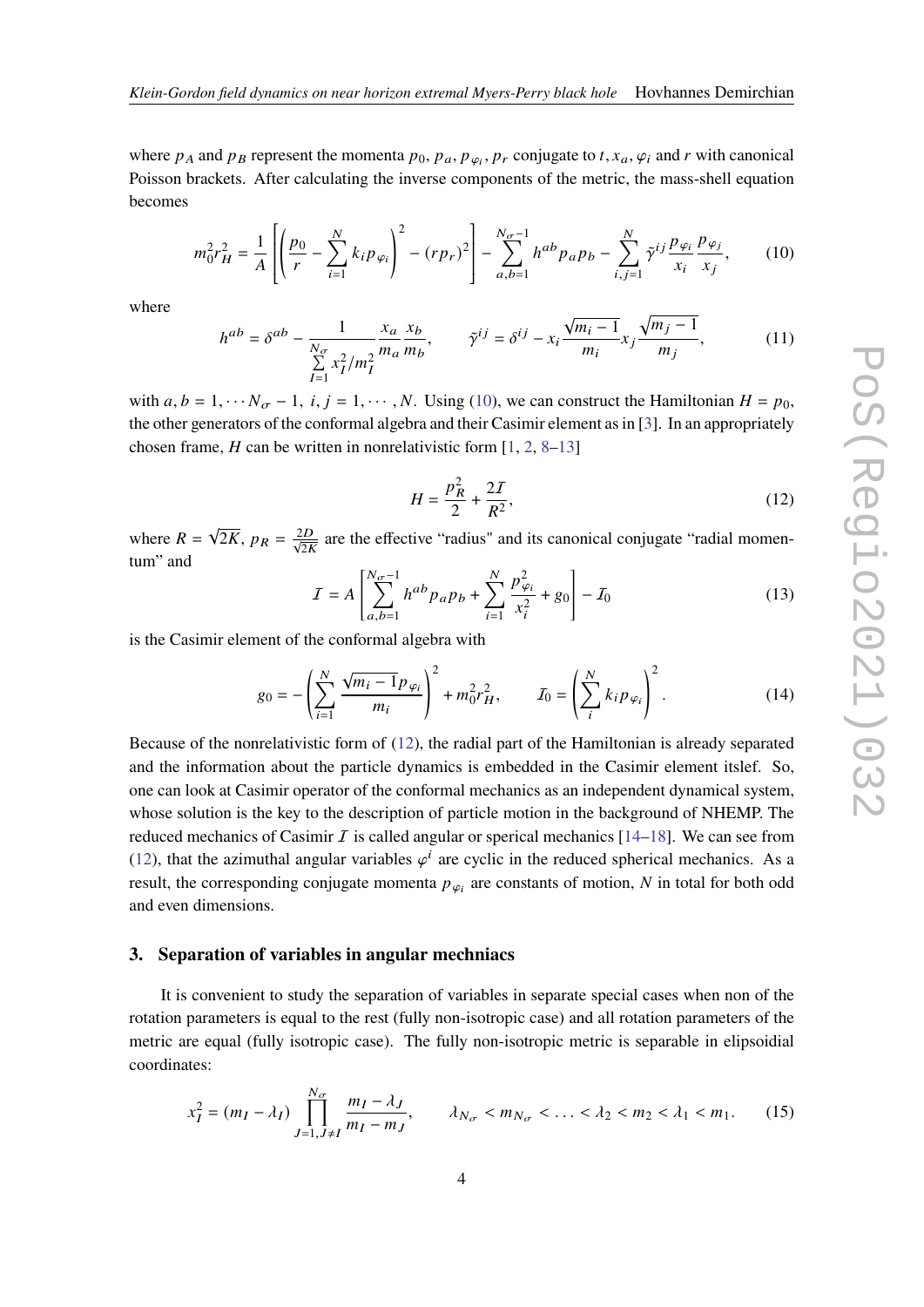where the Casimir of  $SL(2,\mathbb{R})$  takes the following form after rescaling and shifting by a constant:

$$
I = \lambda_1 \dots \lambda_{N_{\sigma}-1} \left[ -\sum_{a}^{N_{\sigma}-1} \frac{4 \prod_{I=1}^{N_{\sigma}} (m_I - \lambda_a) \pi_a^2}{\lambda_a \prod_{b=1, a \neq b}^{N_{\sigma}-1} (\lambda_b - \lambda_a)} + \sum_{i=1}^{N_{\sigma}} \frac{g_I^2}{\prod_{a=1}^{N_{\sigma}-1} (m_I - \lambda_a)} + g_0 \right].
$$
 (16)

Here,  $\pi_a$  are the canonically conjugate momenta to  $\lambda_b$ ,  $g_I$  are constants constructed from  $p_{\varphi_I}$  and rotation parameters  $m<sub>J</sub>$  and  $g<sub>N+1</sub> \equiv 0$ . The angular mechanics results into  $N<sub>\sigma</sub> - 1$  second rank killing tensors. Together with the inverse metric, which is associated with the trivial constant of motions of the particle mass we have  $N_{\sigma}$  second rank killing tensors. Also, taking into account the N + 1 mutually commuting Killing vectors  $\partial/\partial\varphi_i$ ,  $\partial/\partial_\tau$ , we can see that the fully non-isotropic case of NHEMP is integrable in arbitrary higher dimensions. In fully isotropic case, the form of the casimir operator is different in odd and even dimensions:

$$
I = \sum_{i,j=1}^{N-1+\sigma} (\eta^2(x)\delta_{ij} - x_i x_j) p_i p_j + \sum_{i=1}^{N} \frac{\eta^2(x) p_{\varphi_i}^2}{x_i^2} + \omega(p_{\varphi_i}) \sum_{i=1}^{N} x_i^2,
$$

In odd dimensions the system is a generalization of Higgs oscillator, known as Rossochatius system.

$$
\eta^2 = N, \qquad \omega = 0
$$

The system does not correspond to Higgs oscillator in even dimensions, though.

$$
\eta^2 = 4N^2 - (2N - 1) \sum_{i=1}^{N} x_i^2, \qquad \omega = \left(1 - \frac{1}{2N}\right)^2 \sum_{i,j=1}^{N} p_{\varphi_i} p_{\varphi_j} - m_0^2 (2N - 1). \tag{17}
$$

The fully isotropic system admits separation of variables in spherical coordinates in both odd and even dimensions:

$$
x_{N_{\sigma}} = \sqrt{N_{\sigma}} \cos \theta_{N_{\sigma}-1}, \quad x_a = \sqrt{N_{\sigma}} \tilde{x}_a \sin \theta_{N_{\sigma}-1}, \quad \sum_{a=1}^{N_{\sigma}-1} \tilde{x}_a^2 = 1,
$$

The systems also contain hidden symmetries, which make the odd dimensional Rossochatius system maximally superintegrable and make the even dimensional system superintegrable (lacking one constant of motion to be maximally superintegrable).

#### **4. Klein-Gordon equation**

Seperation of variables of Klelin-Gordon equation [\[6\]](#page-6-5) will be studied in odd dimensions

$$
\Box \Phi = \frac{1}{\sqrt{-g}} \partial_{\alpha} (\sqrt{-g} g^{\alpha \beta} \partial_{\beta} \Phi) = M^2 \Phi , \qquad (18)
$$

where  $M$  is the mass of the scalar field and g is the determinant of the metric. Separation of variables of Klein-Gordon equation in the background of odd dimensional NHEMP can be carried out in elliptic coordinates  $\lambda_a$  which is related to  $x_i$  with the following equation

$$
x_i^2 = (m_i - \lambda_i) \prod_{j=1, j \neq i}^{N} \frac{m_i - \lambda_j}{m_i - m_j},
$$
\n(19)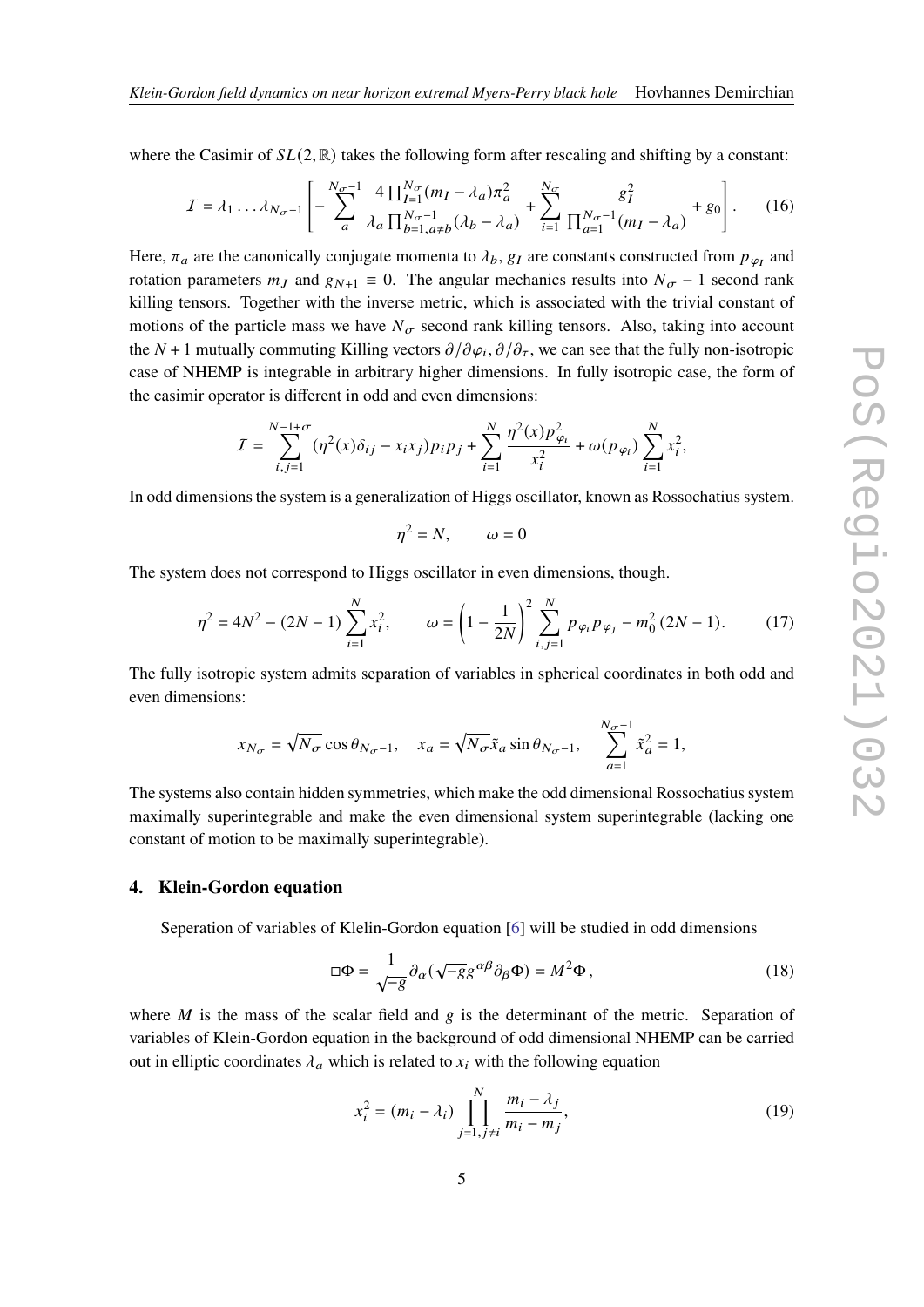where  $\lambda_N < m_N < \ldots < \lambda_2 < m_2 < \lambda_1 < m_1$ . In this coordinates the NHEMP metric becomes

$$
\frac{ds^2}{r_H^2} = A(\lambda) \left( -r^2 d\tau^2 + \frac{dr^2}{r^2} \right) + \sum_{a=1}^{N-1} h_a(\lambda) d\lambda_a^2 + \sum_{i,j=1}^N \tilde{\gamma}_{ij} x_i(\lambda) x_j(\lambda) D\varphi^i D\varphi^j, \tag{20}
$$

where

$$
A(\lambda) = \frac{1}{b} \frac{\prod_{a=1}^{N-1} \lambda_a}{\prod_{i=1}^{N} m_i}.
$$
 (21)

After calculating the inverse and the determinant of the metric, the Klein-Gordon equation becomes

$$
\sum_{a=1}^{N-1} h^a \partial_{\lambda_a}^2 \Phi - \sum_{a=1}^{N-1} \sum_{i=1}^N \frac{h^a}{m_i - \lambda_a} \partial_{\lambda_a} \Phi + \frac{1}{A(\lambda)} \left( -\frac{1}{r^2} \left[ \frac{\partial}{\partial \tau} - \sum_{i=1}^N r k^i \frac{\partial}{\partial \varphi^i} \right]^2 \Phi + r^2 \partial_r^2 \Phi + 2r \partial_r \Phi \right) + \sum_{i=1}^N \frac{1}{x_i^2} \partial_{\varphi_i}^2 \Phi - \sum_{i,j=1}^N \frac{\sqrt{m_i - 1}}{m_i} \frac{\sqrt{m_j - 1}}{m_j} \partial_{\varphi_i} \partial_{\varphi_j} \Phi = M^2 \Phi.
$$
\n(22)

To separate the variables in this equation, we apply the following ansatz

$$
\Phi = R_r(r) \cdot \prod_{a=1}^{N-1} R_{\lambda_a}(\lambda_a) \cdot e^{i\omega \tau} \cdot \prod_{i=1}^N e^{iL_i \varphi_i}, \qquad (23)
$$

where  $\omega$  and  $L_i$  are arbitrary constants. The application of this anstaz results into the following separated equations:

<span id="page-5-0"></span>
$$
r^{2} \frac{R'_{r}}{R_{r}} + 2r \frac{R'_{r}}{R_{r}} + \frac{1}{r^{2}} (\omega - r \sum_{i=1}^{N} k^{i} L_{i})^{2} = C,
$$
  

$$
P_{\lambda_{a}}(\lambda_{a}) = \sum_{\alpha=1}^{N-1} k_{\alpha} \lambda_{a}^{\alpha-1},
$$
 (24)

where C and  $k_{\alpha}$  ( $\alpha = 1, ..., N - 2$ ) are arbitrary constants,  $k_{N-1} = (-1)^{N-2}M^2$  and

$$
P_{\lambda_a}(\lambda_a) = -\frac{4}{\lambda_a} \left( \frac{R_{\lambda_a}''}{R_{\lambda_a}} - \frac{R_{\lambda_a}'}{R_{\lambda_a}} \sum_{i}^{N} \frac{1}{m_i - \lambda_a} \right) \prod_{j=1}^{N} (m_j - \lambda_a) + \frac{b}{\lambda_a} C \prod_{i=1}^{N} m_i
$$
  
+  $(-1)^{N-1} \sum_{i=1}^{N} \frac{g_{\varphi_i}}{m_i - \lambda_a} + g_0(-\lambda_a)^{N-2}.$  (25)

where  $g_0$  and  $g_{\varphi_i}$  are constants depending on rotation parameters and constants of motion. After a proper transformation, the radial equation in [\(24\)](#page-5-0) takes the familiar form of Whittaker's equation

$$
\frac{d^2W}{dz^2} + \left(-\frac{1}{4} + \frac{K}{z} + \frac{(1/4 - \mu^2)}{z^2}\right)W = 0,
$$
\n(26)

with

$$
\mathcal{W}(z) = R_r(z), \quad K = i \sum_{j=1}^{N} k^j L_j, \quad \text{and} \quad \mu^2 = \frac{1}{4} - \left( \sum_{i=1}^{N} k^i L_i \right)^2 + C_2. \tag{27}
$$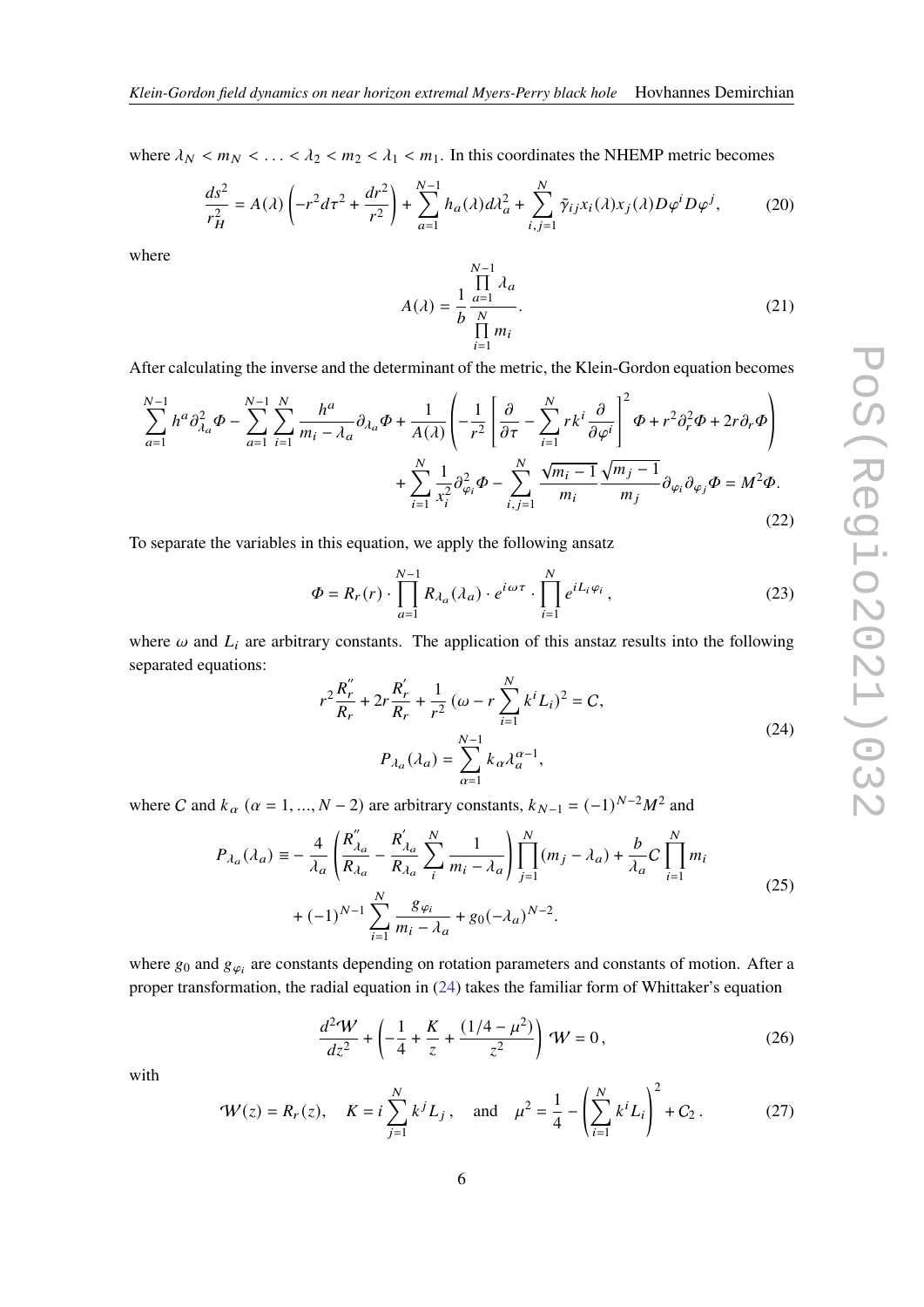The general solutions to the Whittaker's equation are Whittaker's functions :  $\mathcal{M}_{K,u}(z)$  and  $W_{K,\mu}(z)$ . Their behavior of Whittaker's functions at  $r \to 0$  and  $r \to \infty$  strongly depend on the values of  $k^i$ ,  $L_i$  and  $C_2$  and can be used to put physical restrictions on these constants.

#### **Acknowledgments**

This work of H.D. was supported by the Armenian Science Committee projects 21AG-1C062. Thanks to Saeedeh Sadeghian, for her contribution to the research on the topic of this paper.

## **References**

- <span id="page-6-0"></span>[1] A. Galajinsky, *Near horizon black holes in diverse dimensions and integrable models,* Phys. Rev. D **87**, no. 2, 024023 (2013) [arXiv:1209.5034 [hep-th]].
- <span id="page-6-1"></span>[2] A. Galajinsky, A. Nersessian and A. Saghatelian, *Superintegrable models related to near horizon extremal Myers-Perry black hole in arbitrary dimension,* JHEP **1306**, 002 (2013); *Action-angle variables for spherical mechanics related to near horizon extremal Myers–Perry black hole,* J. Phys. Conf. Ser. **474**, 012019 (2013).
- <span id="page-6-2"></span>[3] T. Hakobyan, A. Nersessian and M. M. Sheikh-Jabbari, *Near horizon extremal Myers-Perry black holes and integrability of associated conformal mechanics,* Phys. Lett. B **772**, 586 (2017).
- <span id="page-6-3"></span>[4] H. Demirchian, *Note on constants of motion in conformal mechanics associated with near horizon extremal Myers-Perry black holes,* Mod. Phys. Lett. A **32** (2017) 1750144.
- <span id="page-6-4"></span>[5] H. Demirchian, A. Nersessian, S. Sadeghian and M. M. Sheikh-Jabbari, *Integrability of geodesics in near-horizon extremal geometries: Case of Myers-Perry black holes in arbitrary dimensions*, Phys. Rev. D **97** (2018) no.10, 104004 doi:10.1103/PhysRevD.97.104004 [arXiv:1802.03551 [hep-th]].
- <span id="page-6-5"></span>[6] S. Sadeghian and H. Demirchian, *Separability of Klein-Gordon equation on near horizon extremal Myers-Perry black hole,* Phys. Rev. D **104** (2021) no.12, 124088 doi:10.1103/PhysRevD.104.124088 [arXiv:2108.11742 [hep-th]].
- <span id="page-6-6"></span>[7] P. Claus, M. Derix, R. Kallosh, J. Kumar, P. K. Townsend and A. Van Proeyen, *Black holes and superconformal mechanics,* Phys. Rev. Lett. **81** (1998) 4553.
- <span id="page-6-7"></span>[8] A. Galajinsky, *Particle dynamics on*  $AdS_2 \times S^2$  *background with two-form flux*, *Phys. Rev. D* **78** (2008) 044014; "Particle dynamics near extreme Kerr throat and supersymmetry," JHEP **1011**, 126 (2010).
- [9] A. Galajinsky and A. Nersessian, *Conformal mechanics inspired by extremal black holes in d=4,* JHEP **1111**, 135 (2011).
- [10] A. Galajinsky and K. Orekhov, *N=2 superparticle near horizon of extreme Kerr-Newman-AdS-dS black hole,* Nucl. Phys. B **850**, 339 (2011).